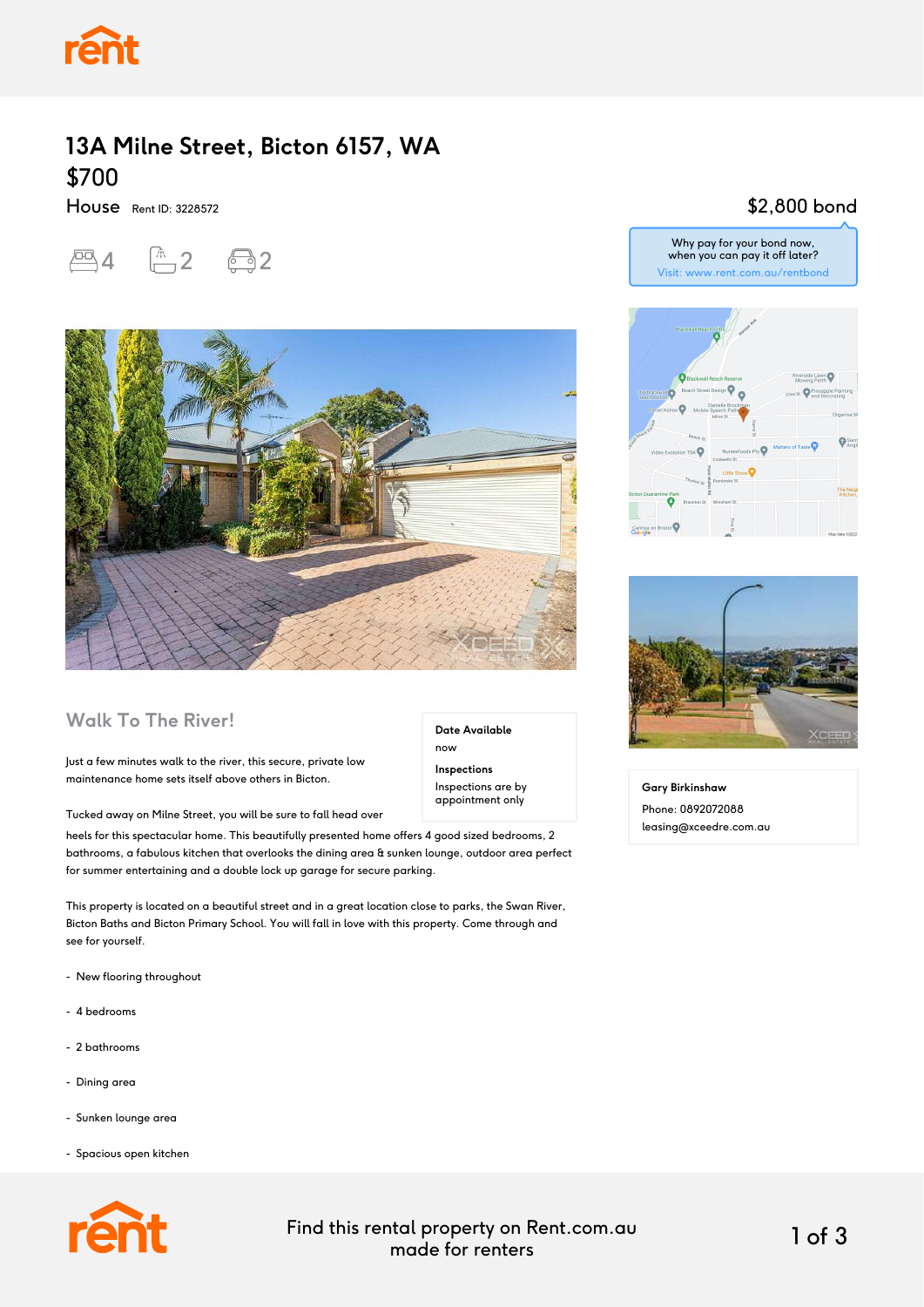

## **13A Milne Street, Bicton 6157, WA** \$700

House Rent ID: 3228572

#### \$2,800 bond

Why pay for your bond now,





Property details continued from page 1:

... - Front lounge area

- Air-conditioning and ceiling fans
- Light and bright easy care family home.
- Easy care gardens with reticulation
- Double garage with additional parking to the driveway
- No pets, sorry

HOW TO BOOK AN INSPECTION FOR THIS PROPERTY:

If you would like to book an inspection for this property, then simply scroll down past the description and click the Book an Inspection Time button and select from one of the available times. If no time is currently available, register your interest and you will be alerted when the next inspection time is scheduled Happy house-hunting!

#### IMPORTANT INFORMATION:

- Every person attending a home open needs to register their details individually and separately anyone over 18 not registered may be denied entry due to capacity and Covid Register compliance

- If there is no home open time listed, register your interest and you will be alerted when a time is booked please do not enquire requesting a viewing as you will not receive a response

- Due to the sheer volume of enquiries we receive in this market, we cannot accommodate private inspections so please ensure you or a representative for you attends the scheduled time booked

- If you live outside of the Perth Metro area and physically cannot attend a viewing or have a representative attend for you, please email the leasing consultant direct to discuss

XceedRE have been working hard to arrange some fantastic new offers for our new tenants signing up with us!

 $\mathbf{1}$  months FREE gymn membership membership membership membership membership membership membership membership membership membership membership membership membership membership membership membership membership membersh



Find this rental property on Rent.com.au made for renters 2 of 3